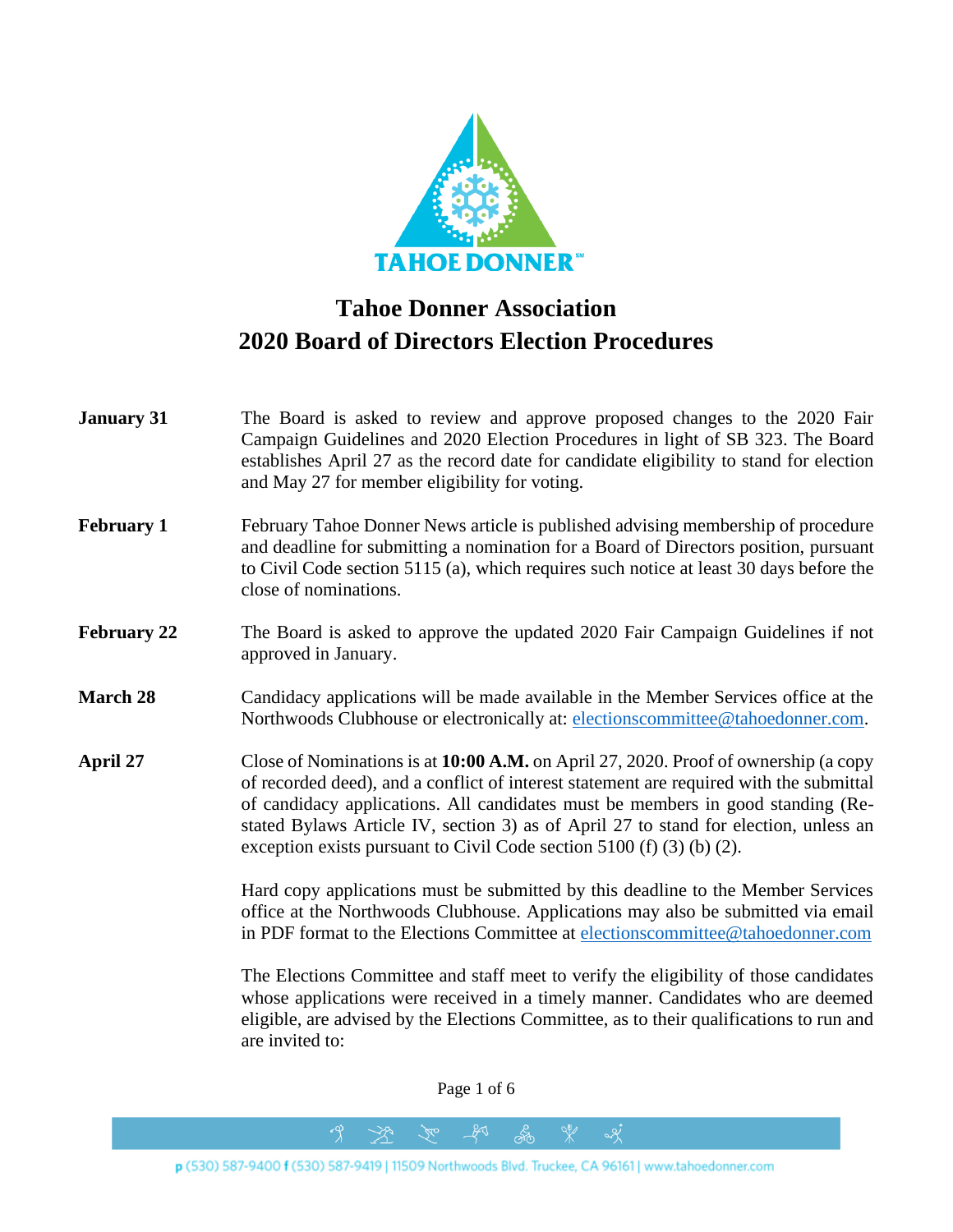- 1. Submit a candidate's statement (not to exceed  $8\frac{1}{2}$  x11 inch pages), which will be mailed, as submitted, to the membership along with the Election Ballot. Candidates' statements should be submitted electronically in PDF format to [electionscommittee@tahoedonner.com.](mailto:electionscommittee@tahoedonner.com) They will be reviewed as received for compliance with size limitations – no review of content will be performed, and the Association shall not be liable for content. If any statement received fails to comply with the size limitation, the author will be advised that such statement will not be accepted unless corrected prior to the May 11, 2020 deadline.
- 2. Attend the Candidates' Information Forum on May 8, 2020, at the Northwoods Clubhouse.
- 3. Record an introductory video and have an official candidate photograph taken which will be posted on the Tahoe Donner website. Videos and photographs will be recorded by Tahoe Donner staff by appointment and must be completed by close of business May 8, 2020. (*See May 8 description of Candidate Information Forum for details on video/candidate photo options*).
- 4. Participate in three Elections Committee sponsored events intended to allow members to interact with candidates and inform their voting decisions:
	- 1. Candidates Meet and Greets May 16 & June 6, 2020
	- 2. Candidates Night Forum May 23, 2020

The Elections Committee conducts a blind drawing of candidate names to determine ballot order. (The actual drawing is done by a non-committee member). Ballot order drawn at this time will determine placement of the Candidate names on the elections ballot, candidate statements in the Election Packet, all communications, as well as the order for asking questions at the Informational Forum on May 8, 2020 and Candidate's Night on May 23, 2020.

Slate of candidates is announced to the membership via e-mail blast and Association video screens.

Elections Committee Chair notifies the Board of the slate of candidates for election.

As provided by Article VII, Section 5(d) of the Amendments to the Restated Bylaws, if two, but no more than two, eligible candidates have submitted their timely applications for the two available seats, the Board of Directors declares that those candidates are elected, and the Director Election concluded.

 $281$  $\mathcal{C}$  $\Im$  $\alpha$ p (530) 587-9400 f (530) 587-9419 | 11509 Northwoods Blvd. Truckee, CA 96161 | www.tahoedonner.com

Page 2 of 6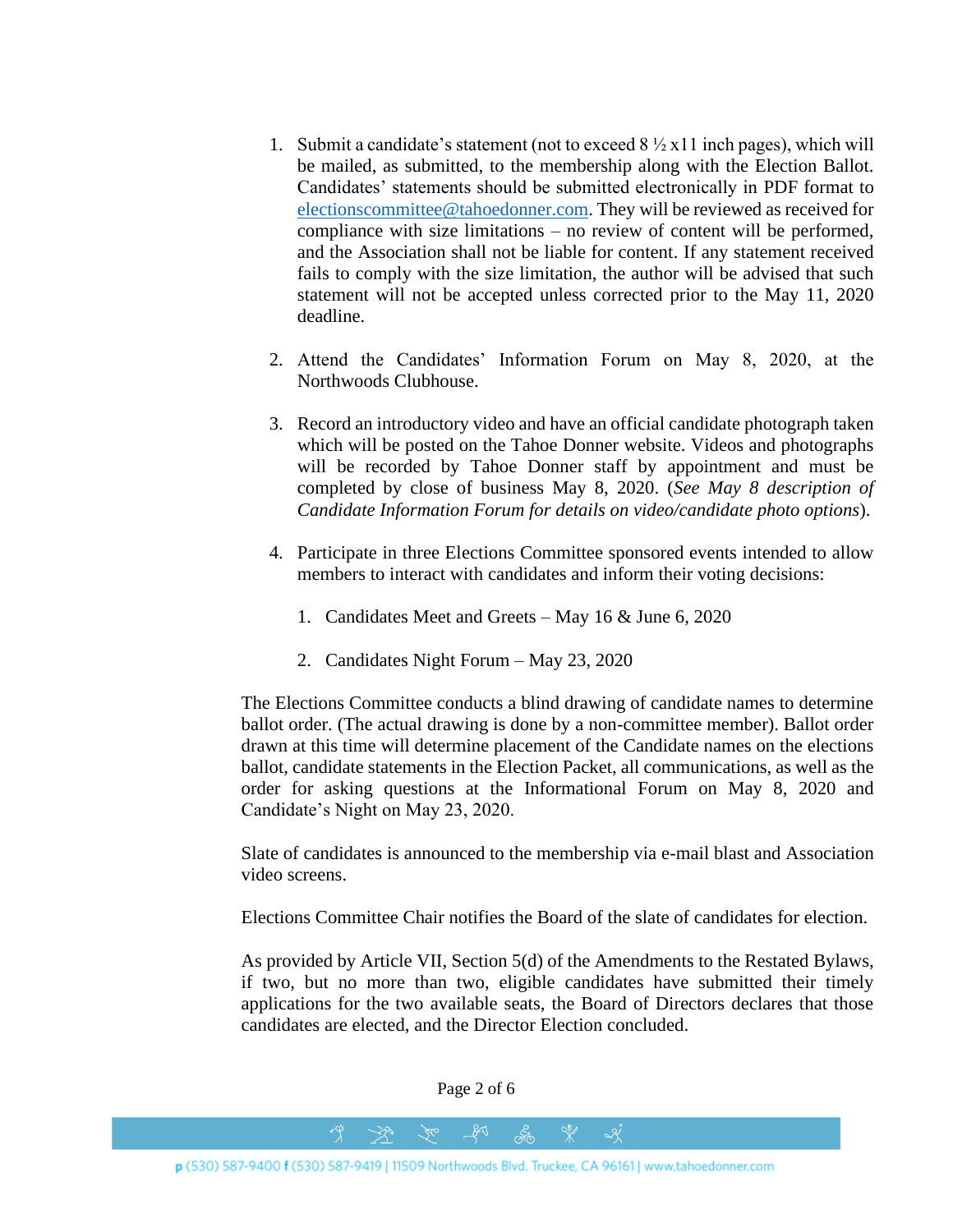| April 27 | Slate of candidates and the information required by Civil Code section 5115 (b) is<br>communicated to the Board and announced to the membership via e-mail blast and<br>Association video boards.                                                                                                                                                                                                                                                |
|----------|--------------------------------------------------------------------------------------------------------------------------------------------------------------------------------------------------------------------------------------------------------------------------------------------------------------------------------------------------------------------------------------------------------------------------------------------------|
| May 8    | <b>Candidate Video and Photo Shoot</b><br><b>Northwoods Clubhouse - Meadow Room</b><br>By Appointment 8:30 AM - 1:30 PM                                                                                                                                                                                                                                                                                                                          |
|          | TD staff is available by appointment to record a 60 second introductory video and<br>take an official candidate photograph, which will appear on the TD hosted candidate<br>web page. Appointments will be scheduled for 30 minutes.                                                                                                                                                                                                             |
|          | If a candidate is unavailable on May 8, 2020 to have the video and photo completed<br>by Tahoe Donner staff, he/she can either produce them independently and submit<br>them to the marketing Department by $4 p.m.$ or waive the opportunity to have them<br>included on the website when Candidate pages 'go live' on May 15, 2020. Later<br>submissions will be posted to the web when received and processed by the Marketing<br>department. |
| May 8    | <b>Candidate Informational Forum</b><br>Friday May 8, 2020<br>Northwoods Clubhouse - Mezzanine Room<br>$2:00 - 4:00$ p.m.                                                                                                                                                                                                                                                                                                                        |
|          | Tahoe Donner staff, Board members and Committee Chairs are present at this meeting<br>to provide information to the candidates and answer any questions candidates have<br>about serving on the Board, Association governance and management, Committee<br>structure and functions, etc. This informational Forum is overseen by the Inspector of<br>Elections.                                                                                  |
| May $11$ | Final Candidate's statements must be submitted electronically in PDF format to the<br>Elections Committee at elections committee@tahoedonner.com by 4 p.m.                                                                                                                                                                                                                                                                                       |
|          | Elections Committee Chair or appointee reviews each Candidate statement to assure<br>that size limitations are met. Statements are limited to both sides of a single page 8<br>$\frac{1}{2}$ x 11 sheet of paper. If size limitations are exceeded, the candidate is notified that<br>the statement will not be included in the election materials if not corrected by the<br>deadline.                                                          |
|          | If any candidate wishes to remove his/her name from the election ballot, they are<br>asked to notify the Elections Committee at electionscommittee@tahoedonner.com by 4<br>p.m. in order to avoid member confusion during the voting process and to save the<br>Association additional printing expenses.                                                                                                                                        |

Page 3 of 6

to for

 $\frac{1}{2}$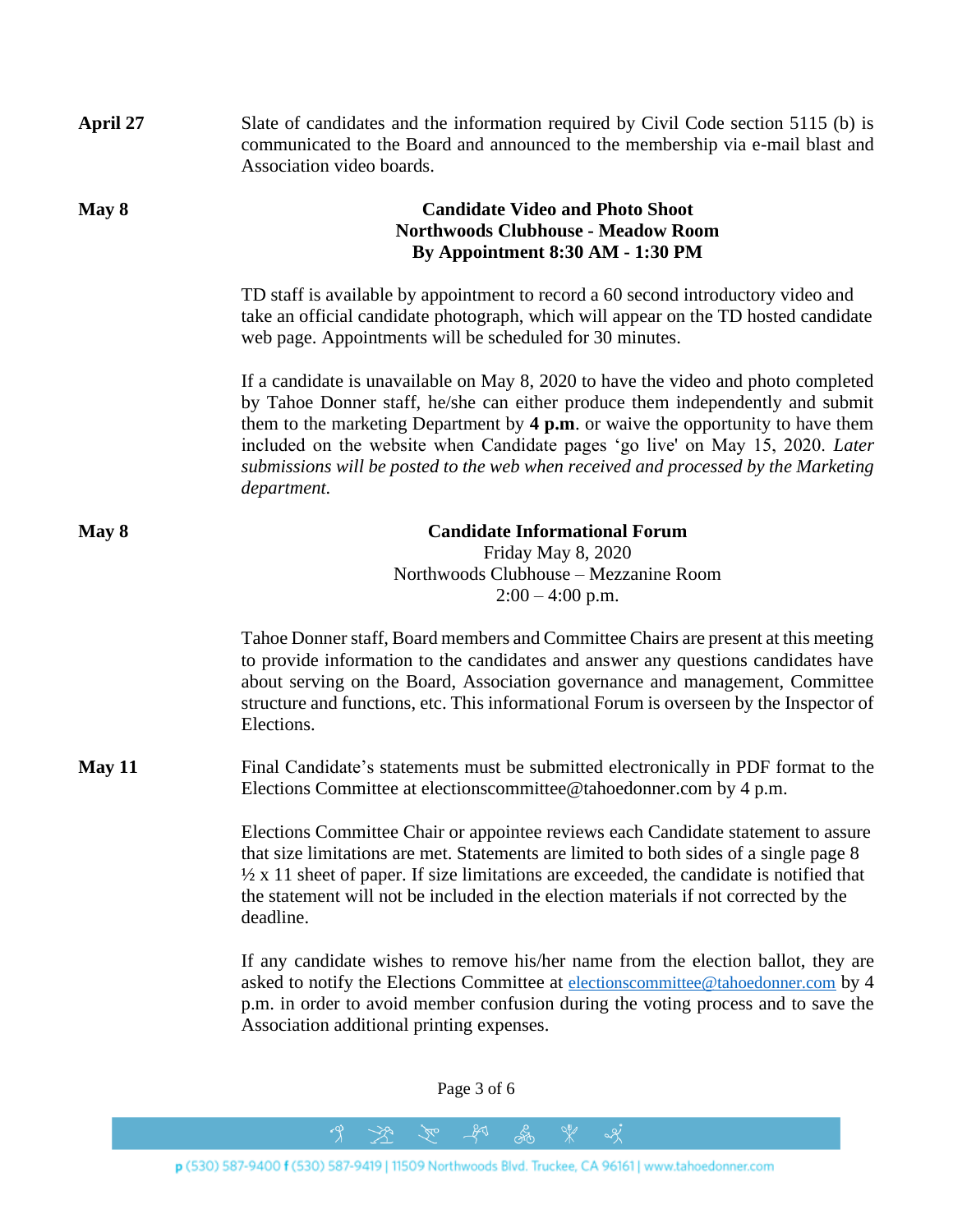| May 15        | Elections Committee verifies accuracy of finalized Election Packet to be sent to the<br>membership. Inspector of Elections reviews and approves the materials.                                                                                                                                                                                                                                                                                                                                     |
|---------------|----------------------------------------------------------------------------------------------------------------------------------------------------------------------------------------------------------------------------------------------------------------------------------------------------------------------------------------------------------------------------------------------------------------------------------------------------------------------------------------------------|
|               | Tahoe Donner sponsored candidate web pages are live. Candidate web pages are also<br>available for weekly campaign related information posting.                                                                                                                                                                                                                                                                                                                                                    |
| <b>May 16</b> | <b>Candidate's Meet and Greet</b><br>Saturday, May 16, 2020<br>$6:00 - 7:30$ p.m.<br>Alder Creek Adventure Center                                                                                                                                                                                                                                                                                                                                                                                  |
|               | Candidates who have been formally certified as eligible to run for the Director<br>Election will be permitted to campaign at this event. It is an informal opportunity for<br>members to 'put a face with a name' and ask questions of the <i>candidates</i> .                                                                                                                                                                                                                                     |
|               | If a candidate is unable to attend for any reason, copies of his/her official published<br>candidate statement will be made available for review by the members.                                                                                                                                                                                                                                                                                                                                   |
|               | Event will begin promptly at 6:00 PM. Each candidate will be introduced and<br>recognized to deliver an opening and closing statement (order of candidate<br>introductions as determined by ballot order drawing). Time allotted will depend on<br>the number of candidates. The Meet and Greet will end promptly at 7:30.                                                                                                                                                                         |
| May $23$      | <b>Candidate's Night</b><br>Saturday, May 23, 2020<br>Northwoods Clubhouse - Mezzanine Room<br>$6:00 - 9:00$                                                                                                                                                                                                                                                                                                                                                                                       |
|               | The Inspector of Election will moderate Candidate's Night. Candidates who have<br>been formally certified as eligible to run for the Director of Election will be permitted<br>to appear on the dais or otherwise act as a candidate at this forum. If a candidate is<br>unable to attend for any reason, his/her official published candidate statement will be<br>read into the record by an Elections Committee member, providing the statement<br>meets the requirements set by the Moderator. |
|               | The specific schedule and time frames will be determined and communicated after<br>the number of eligible candidates is determined.                                                                                                                                                                                                                                                                                                                                                                |
| <b>May 27</b> | Election materials including Notice of Annual Membership Meeting, the ballot,<br>candidate's statements and instructions for mailing and returning are mailed to all<br>members of record as of the mailing date.                                                                                                                                                                                                                                                                                  |

Page 4 of 6

to for

 $\frac{1}{2}$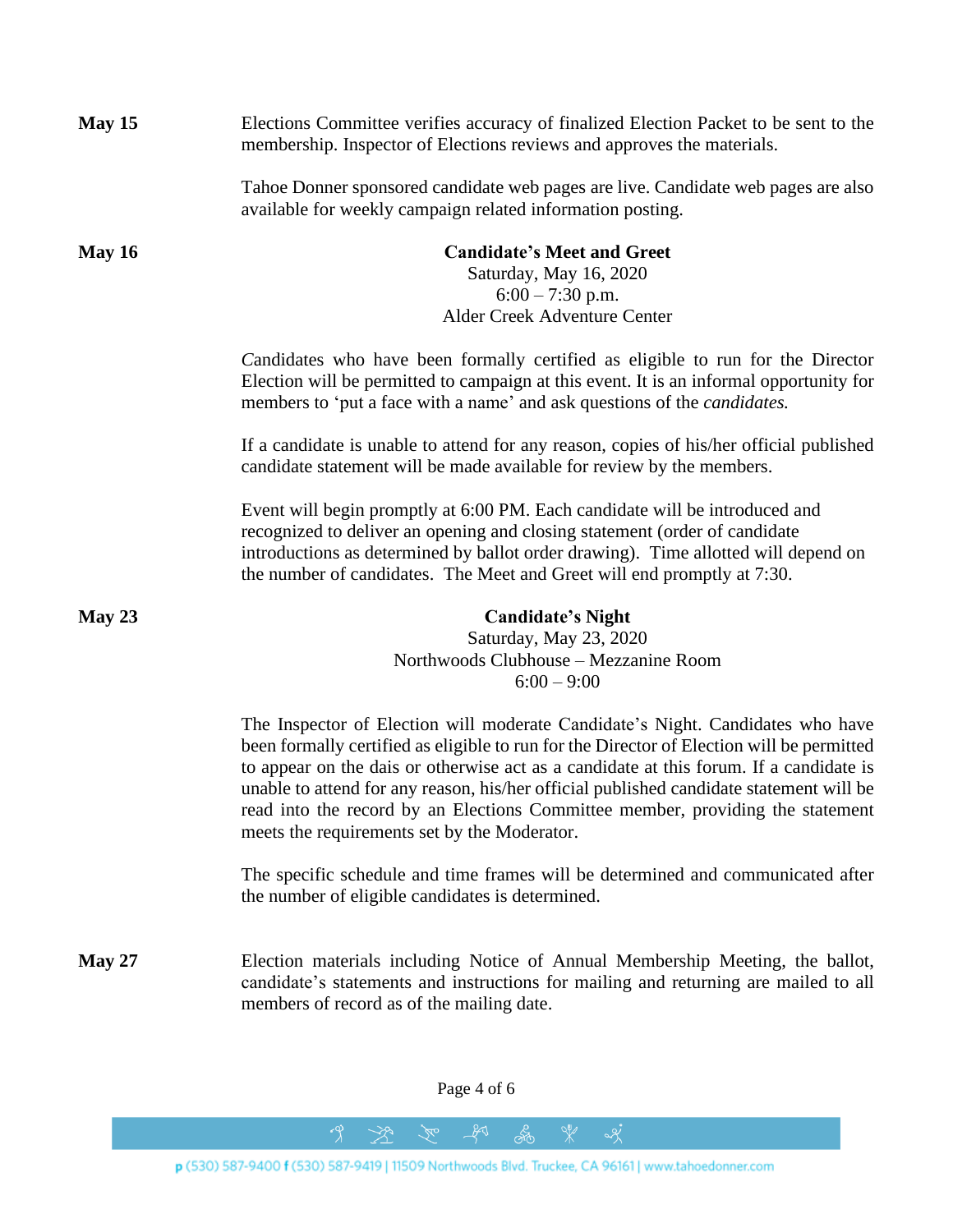| June 6  | <b>Candidate's Meet and Greet</b><br>Saturday, June 6, 2020<br>Alder Creek Adventure Center<br>$6:00 - 7:30$ p.m.                                                                                                                                                                                                                                                                                                                                                                                                                                                        |
|---------|--------------------------------------------------------------------------------------------------------------------------------------------------------------------------------------------------------------------------------------------------------------------------------------------------------------------------------------------------------------------------------------------------------------------------------------------------------------------------------------------------------------------------------------------------------------------------|
|         | See Notes re: participation in this event under May 16, 2020 Meet and Greet.                                                                                                                                                                                                                                                                                                                                                                                                                                                                                             |
| June 15 | Targeted email to non-voters. List provided by Accountancy Firm.                                                                                                                                                                                                                                                                                                                                                                                                                                                                                                         |
| June 26 | <b>Election Ballot Meeting &amp; Regular Board Meeting</b><br>Friday, June 26, 2020<br>Northwoods Clubhouse - Meadow Room / Mezzanine Room<br>9:00 a.m. $-5:00$ p.m.                                                                                                                                                                                                                                                                                                                                                                                                     |
|         | The Board of Directors convenes an Open Board Meeting for the Accountancy Firm<br>to commence tabulation of ballots; ballots delivered in person will be accepted and<br>replacement ballots will be available during this meeting until its adjournment at 5:00<br>p.m. Government or Tahoe Donner photo ID is required to submit a ballot in person.<br>The Inspector of Election will attend this meeting to oversee the ballot counting<br>process. At least one Elections Committee member will be in attendance as well.                                           |
|         | Deadline for receipt of Director Election ballots mailed or personally delivered<br>directly to the Accountancy Firm is 5:00 p.m.                                                                                                                                                                                                                                                                                                                                                                                                                                        |
| June 28 | <b>Annual Meeting of Members</b><br><b>Northwoods Clubhouse</b><br>Sunday, June 28, 2020<br>10:00 a.m. $- 12:00$ p.m.<br>Voting from $10:00$ a.m. $-11:30$ a.m.                                                                                                                                                                                                                                                                                                                                                                                                          |
|         | The Annual Membership meeting will be held from 10:00 a.m. to 12:00 p.m.<br>Personally delivered ballots are accepted at the Annual Membership meeting from<br>10:00 a.m. to 11:30 a.m., at which time voting in the Director Election will conclude.<br>Replacement ballots will be available until the conclusion of voting. Government or<br>Tahoe Donner photo ID is required to submit a ballot in person. The Inspector of<br>Election will attend to oversee the voting process. At least one member of the<br>Elections Committee will be in attendance as well. |
|         | Prior to conclusion of the meeting, if a 25 percent quorum is achieved and the election<br>results are certified by the Inspector of Elections, results (including vote count) are<br>announced at the meeting and communicated to the membership via e-mail blast,<br>Tahoe Donner media boards and Tahoe Donner News.                                                                                                                                                                                                                                                  |
|         |                                                                                                                                                                                                                                                                                                                                                                                                                                                                                                                                                                          |

Page 5 of 6

to for

 $\frac{1}{2}$